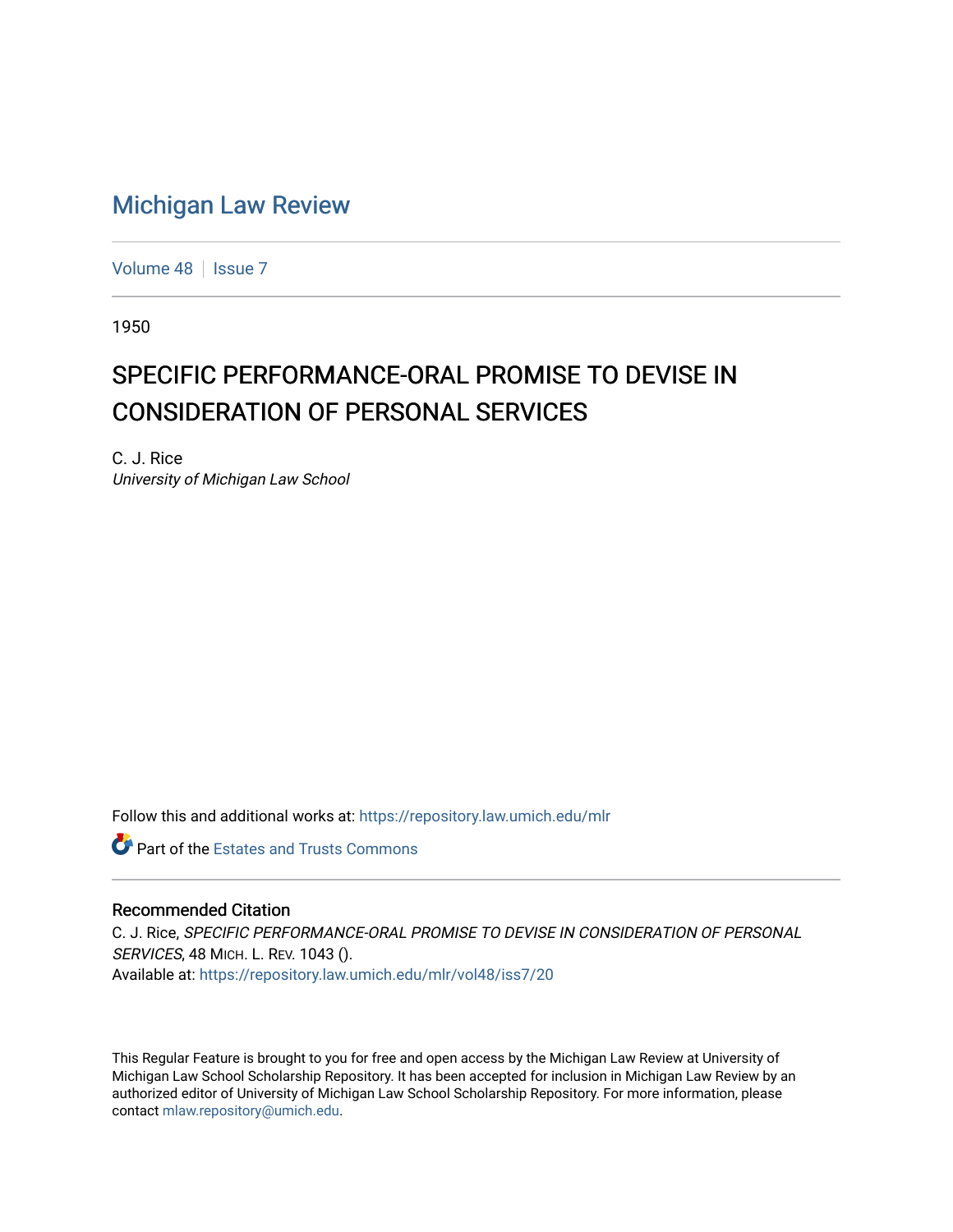SPECIFIC PERFORMANCE-ORAL PROMISE TO DEVISE IN CONSIDERATION OF PERSONAL SERVICES-Decedent orally agreed that if plaintiff would render services as housekeeper, practical muse and general business associate, he would devise and bequeath one-half of his estate to her. Decedent died without having made a will, and plaintiff sought specific performance1 of the agreement. *Held,* performance of these services did not take the oral contract out of the operation of the statute of frauds because the services were capable of measurement in money, and recovery on a quantum meruit basis was adequate. Snyder v. Warde, 151 Ohio St. 426, 86 N.E. (2d) 489 (1949).

A contract to make a will almost uniformly is held to be within the operation

<sup>1</sup> Technically plaintiff's action is not one for specific performance, but rather an equitable action to impose a constructive trust upon one-half *oE* the realty and personalty comprising decedent's estate.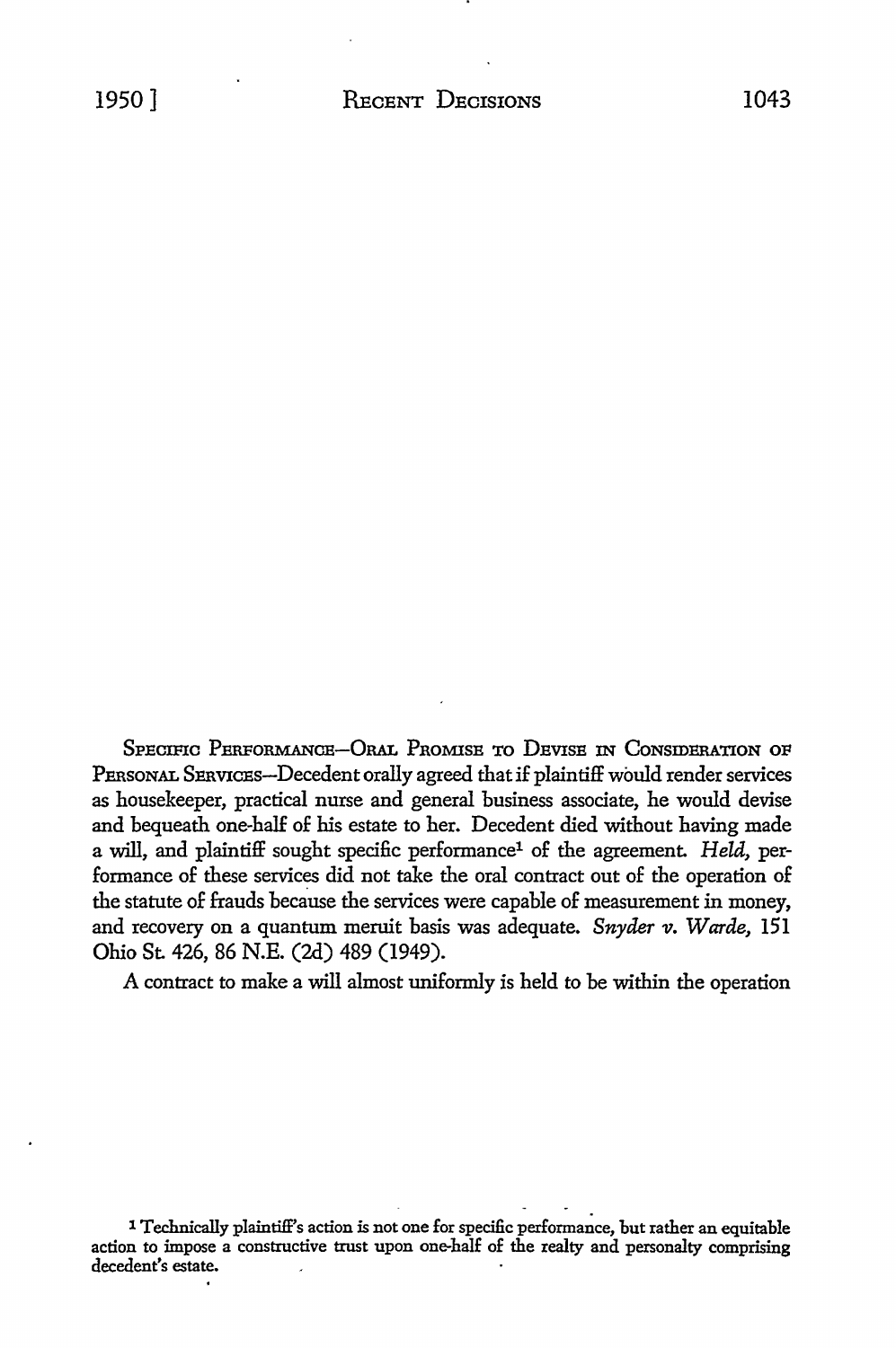of the statute of frauds.<sup>2</sup> If the contract is oral, plaintiff's remedy is an action in quantum meruit for the reasonable value of the services performed. In certain instances· courts of equity are liberal in allowing performance by the promisee to take the contract out of the operation of the statute, if the agreement itself has been proved with the required degree of certainty.<sup>3</sup> A majority of jurisdictions deem the quantum meruit remedy inadequate and grant equitable relief when the services rendered are so unique that they cannot-readily be reduced to a money judgment.<sup>4</sup> Courts justify this result by saying that otherwise there would be a "fraud" upon the plaintiff. Even where the reasonable value of the services can be ascertained, a refusal to impose a constructive trust results in a "fraud" in that the plaintiff is deprived of the benefit of his bargain. The fundamental question in each situation is whether the benefit to this particular plaintiff in granting relief upon the contract outweighs the public interest, expressed in the statute, in security of land titles. Although the cases do not expressly recognize two separate categories, it is apparent that in this area a constructive trust is imposed in two types of situations. In one the plaintiff undergoes a real hardship in order to serve the deceased, which hardship cannot be compensated by money;<sup>5</sup> whereas in the other the services themselves are of unique value to the deceased because of a peculiar filial or domestic relationship which exists between the plaintiff and the deceased.6 There is more justification for equitable relief in cases of the former type because the plaintiff cannot be put back in statu quo by a money judgment. In the latter type the unique value of the services to the deceased results from no particular effort on the part of the plaintiff, and compensation for the uniqueness would seem somewhat of a boon even if it could be adequately measured. With regard to the second type of situation the decisions indicate that where the plaintiff is a close relative of the deceased, a constructive trust almost automatically is imposed; while if the plaintiff is not a relative, courts are more reluctant to impose such a trust, even though there may be substantially the same love and devotion between the parties. In the principal case there was

<sup>2</sup>For a discussion of the application of particular provisions of the statute of frauds, see Schnebly, "Contracts to Make Testamentary Dispositions as Affected by the Statute of Frauds," 24 MicH. L. REv. 749 (1926).

<sup>3</sup>This procedure is sometimes said to be justified because the statute was designed to control the inexperienced jury and not the chancellor, and because the performance itself is some evidence of the contract.

4 Huse v. l,\({oore, 261 Mich. 288, 246 **N.W.** 123 (1933); 69 A.L.R. 14 (1930); 106 A.L.R. 742 (1937). At least two jurisdictions do not allow the performance of unique services alone as a defense to the statute. Hooks v. Bridgewater, 111 Tex. 122, 229 S.W. 1114 (1921); Martin v. Estate of Martin, 108 Wis. 284, 84 N.W. 439 (1900). Several states require only full performance without qualification. Fleming v. Dillon, 370 Ill. 325, 18 N.E. (2d) 910 (1938). Minnesota seems to require a domestic relationship. Olsen v. Dixon, 165 Minn. 124, 205 N.W. 955 (1925). Courts holding to the uniqueness doctrine sometimes differ as to what services are not pecuniarily compensable. Ver Standig v. St. Louis Union Trust Co., 344 Mo. 880, 129 S.W. (2d) 905 (1939). .

<sup>5</sup>Smith v. Nyburg, 136 Kan. 572, 16 P. (2d) 493 (1932) (foregoing marriage to care for parents); Lothrop v. Marble, 12 S.D. 511, 81 N.W. 885 (1900) (nursing helpless invalid who suffers from particularly unpleasant disease); Puddy v. Sharpe, 248 Mich. 147, 226 N.W. 853 (1929) (leaving home in England to come to United States to care for granduncle). 6 Cannon v. Cannon, 158 Va. 12, 163 S.E. 405 (1932).